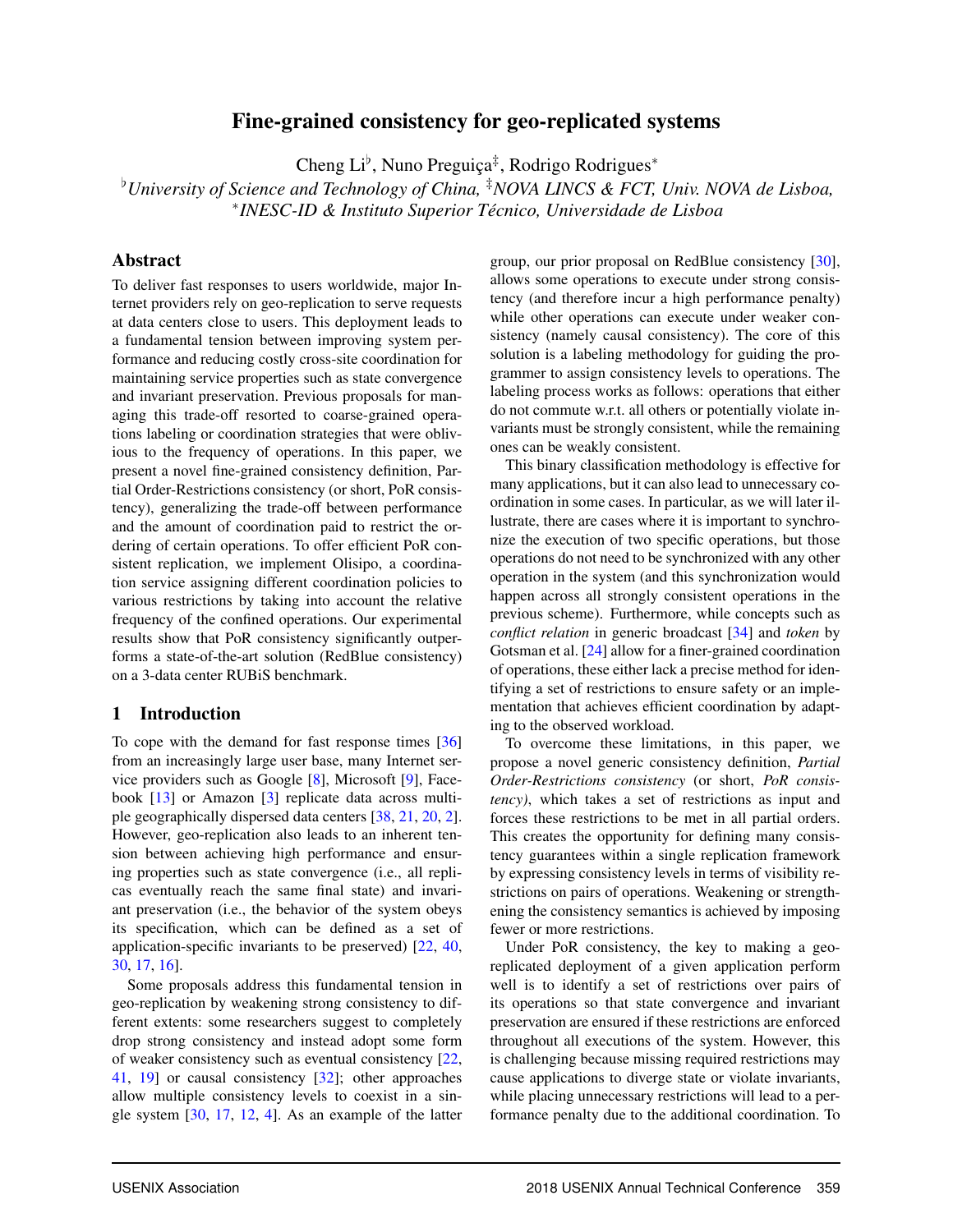this end, we design principles guiding programmers to identify the important restrictions while avoiding unnecessary ones.

Furthermore, from a protocol implementation perspective, given a set of restrictions over pairs of operations, there exist several coordination protocols that can be used for enforcing a given restriction, such as Paxos, distributed locking, or escrow techniques. However, depending on the frequency over time with which the system receives operations confined by a restriction, different coordination approaches lead to different performance trade-offs. Therefore, to minimize the runtime coordination overhead, we also propose an efficient coordination service called Olisipo that helps replicated services use the most efficient protocol by taking into account the system workload.

To demonstrate the power of PoR consistency, we extended RUBiS to incorporate a closing auction functionality, determined how to best run it under PoR consistency, replicated it with Olisipo, and compared its performance against a RedBlue consistent version. Our experimental results show that PoR consistency requires fewer restrictions and offers a significantly better performance than RedBlue consistency.

## 2 Preliminaries

### 2.1 System model

We assume a geo-distributed system with state fully replicated across *k* sites denoted by  $site_0 \dots site_{k-1}$ , where each site hosts a replica, and each replica runs as a deterministic state machine. In the rest of the document, the terms "site" and "replica" are interchangeable.

The system defines a set of operations *U* manipulating a set of reachable states  $\mathcal{S}$ . Each operation *u* is initially submitted by a user at one site which we call *u*'s *primary site* and denote  $site(u)$ . An operation is defined mathematically as a function that receives the current state of the system and returns another function corresponding to its side effects. We refer to the former function as the *generator* function, denoted by *gu*; this generator function, when applied to a given state  $S \in \mathcal{S}$ , returns a *shadow* function or *shadow operation*, denoted  $h_u(S)$ .

Implementation-wise, the generator function will first execute in a *sandbox* against the current state of the replica at the primary site, without interference from other concurrent operations. In this phase, the execution only identifies what changes *u* would introduce to state *S* that is observed by *u* and will not commit these changes. At the end of executing  $g_u$ , the identified side-effect or shadow operation  $h_u(S)$  will be sent and applied across all replicas including the primary site.

A desirable property is that all replicas that have applied the same set of shadow operations are in the same state, i.e., the underlying system offers **state con**vergence. In addition, the system maintains a set of application-specific invariants. For instance, an online shopping service cannot sell more items than those available in stock. To capture this notion, we define the function *valid*(*S*) to be *true* if state *S* satisfies all these invariants and *false* otherwise.

# 2.2 RedBlue consistency

Our prior proposal called RedBlue consistency [30] is based on a division of shadow operations into blue operations, whose order of execution can vary from site to site, and red operations that must execute in the same relative order at all sites. For guiding developers in making use of RedBlue consistency, this work identified that a condition for ensuring state convergence is that a shadow operation must be labeled red if it is not globally commutative. For ensuring that invariants are maintained, a sufficient condition was identified, stating that all shadow operations that may violate an invariant when being applied against a different state from the one they were generated must be labeled red. For the remaining shadow operations, which have passed the two condition checks, we can safely label them blue.

# 3 Partial Order-Restrictions consistency

## 3.1 Motivating example

We illustrate the limitations of coarse-grained labeling schemes like RedBlue consistency through an eBay-like auction service in Fig.1, where an operation placeBid  $(Fig.1(a))$  creates a new bid for an item if the corresponding auction is still open, and an operation closeAuction  $(Fig.1(c))$  closes an auction and declares a single winner. In this example, the application-specific invariant is that the winner must be associated with the highest bid across all accepted bids. The other two subfigures (Fig.1(b) and Fig.1(d)) depict the commutative shadow operations of these two operations.

When applying RedBlue consistency to replicate such an auction service, we note that the concurrent execution under weak consistency of a placeBid with a bid higher than all accepted bids and a closeAuction can lead to the violation of the application invariant. This happens because the generation of closeAuction' will ignore the highest bid created by the concurrent shadow placeBid'. Unfortunately, the only way to address this issue in RedBlue consistency is to label both shadow operations as strongly consistent, i.e., all shadow operations of either type will be totally ordered w.r.t each other, which will incur a high overhead in geo-distributed settings. Intuitively, however, there is no need to order pairs of placeBid' shadow operations, since a bid coming before or after another does not affect the winner selection. This highlights that a coarse-grained operation clas-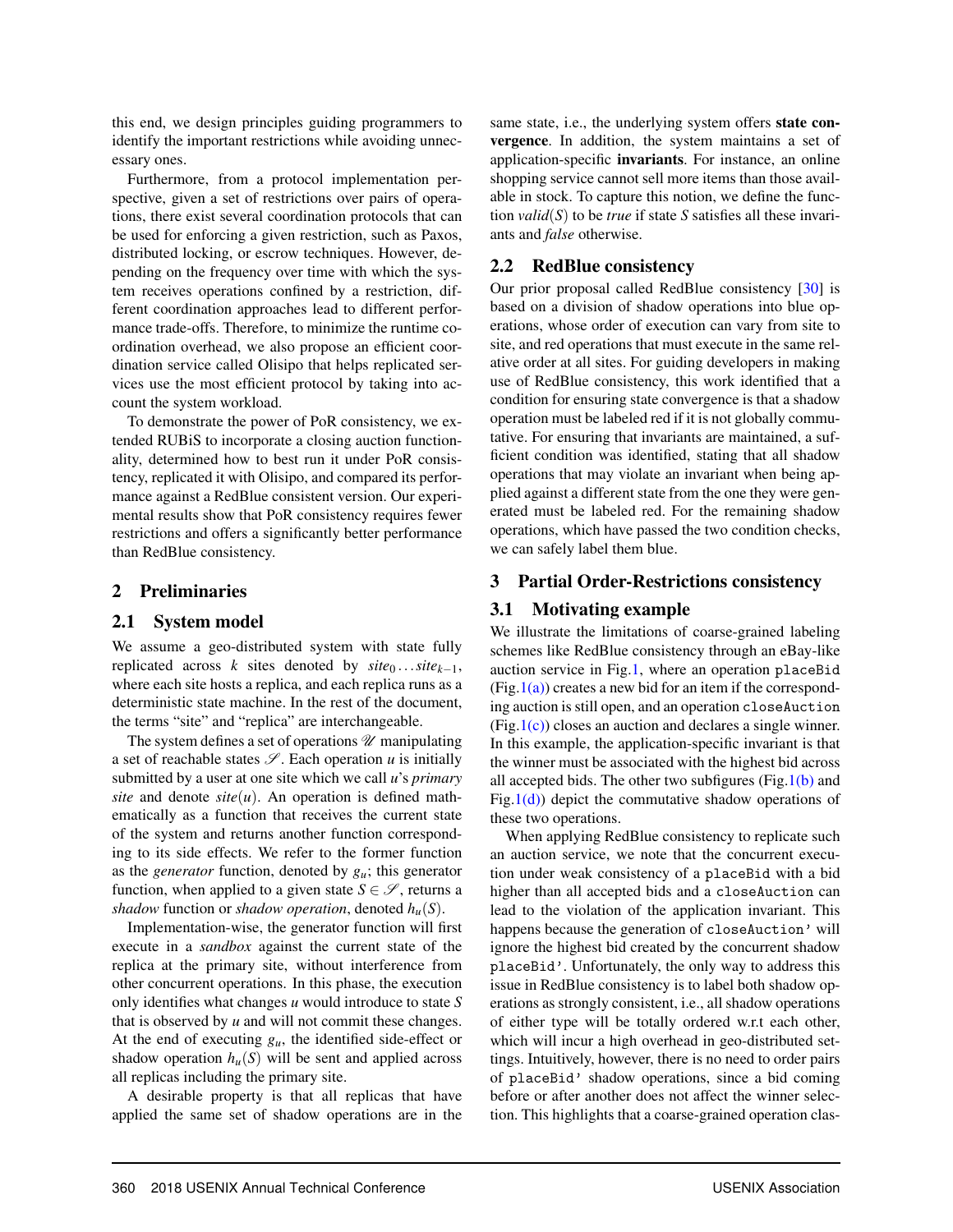

(b) Shadow placeBid' operation.

(d) Shadow closeAuction' operation.

Figure 1: Pseudocode for the placeBid and closeAuction operations of an auction site

sification into two levels of consistency can be conservative, and some services could benefit from additional flexibility in terms of the level of coordination.

To overcome these limitations of RedBlue consistency, we next propose Partial Order-Restrictions consistency (or short, PoR consistency), a novel consistency model that allows the developer to reason about various fine-grained consistency requirements in a single system. The key intuition behind our proposal is that this model is generic and can be perceived as a set of restrictions imposed over admissible partial orders across the operations of a replicated system.

# 3.2 Defining PoR consistency

The definition of PoR consistency includes three important components: (1) a set of restrictions, which specify the visibility relations between pairs of operations; (2) a restricted partial order (or short, R-order), which establishes a (global) partial order of operations respecting operation visibility relations; and (3) a set of site-specific causal serializations, which correspond to total orders in which the operations are locally applied. We define these components formally as follows:

Definition 1 (Restriction). *Given a set of operations U, a* restriction *is a symmetric binary relation on*  $U \times U$ *.* 

For any two operations  $u$  and  $v$  in  $U$ , if there exists a restriction relation between them, we denote this relation as  $r(u, v)$ .

Definition 2 (Restricted partial order). *Given a set of operations U, and a set of restrictions R over U, a* restricted partial order *(or short,* R-order*) is a partial order*  $O = (U, \prec)$  *with the following constraint:*  $\forall u, v \in U$ ,  $r(u, v) \in R \implies u \prec v \lor v \prec u.$ 

We say that the restrictions in *R* are met in the corresponding R-order if this order satisfies the above definition. This definition places constraints on a global view of a replicated system; however, it fails to explain how each individual replica at every site will behave according to this global view. When user requests are accepted by any site, that site executes their generator operations and creates corresponding shadow operations which will be replicated across all sites. In addition, every site not only commits shadow operations created by itself, but also applies remote ones shipped from all other sites against its local state. We denote *U* as the set of shadow operations produced across all sites, while for a site *i*, we denote  $V_i$  as its generator operation set. The following definition models the execution of each site as a growing linear extension of the global R-order, which incorporates a notion of causality, due to the fact that the visibility dependencies that are established when shadow operations are initially generated, are then preserved while the corresponding shadow operations are replicated.

Definition 3 (Causal legal serialization). *Given a site i,* an R-order  $O = (U, \prec)$  and the set of generator opera*tions*  $V_i$  *received at site i, we say that*  $O_i = (U \cup V_i, \langle i \rangle)$ *is an* i-causal legal serialization *(or short, a* causal serialization*) of O if*

- *• Oi is a total order;*
- $(U, \leq_i)$  *is a linear extension of O;*
- For any  $h_v(S) \in U$  generated by  $g_v \in V_i$ , (1) *S* is the *state obtained after applying the sequence of shadow operations preceding*  $g_v$  *in*  $O_i$ ; (2) For any  $h_u(S') \in U$ ,  $h_u(S') \lt_i g_v$  *in*  $O_i$  *iff*  $h_u(S') \lt h_v(S)$  *in*  $O$ *.*

Definition 4 (Partial Order-Restrictions consistency). *A replicated system*  $S$  *spanning*  $k$  *sites with a set of restrictions R is* Partial Order-Restrictions consistent *(or short,* PoR consistent*) if each site i applies shadow operations according to an i-causal serialization of R-order O.*

Fig.2 shows a restricted partial order and its causal legal serializations executed at two sites, namely EU and US, where we restrict pairs of shadow operations where one corresponds to *a* and the other to *b*. When the US site executes a generator of  $b$ ,  $g<sub>b</sub>$ , it realizes that the shadow operation it would generate may need to be re-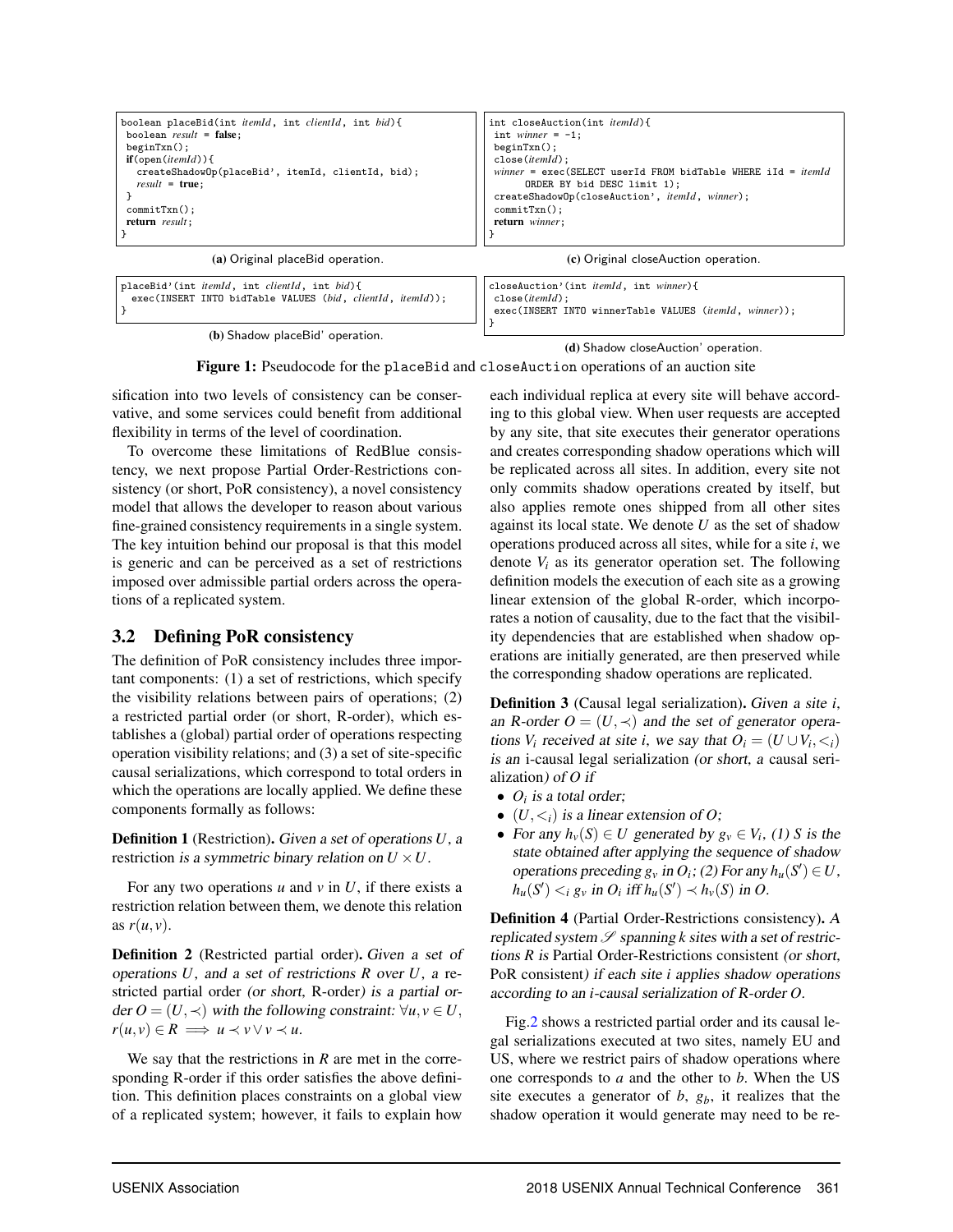

(b) Causal legal serializations of *O*

Figure 2: Restricted partial order of shadow operations and its causal legal serializations for a system spanning two sites. There exists a restriction  $r(h_a(S), h_b(S))$  for all valid *S*. Dotted arrows in Fig.2a indicate dependencies between shadow operations. Loops in Fig.2b represent generator operations.

stricted w.r.t a concurrent shadow operation initially triggered at the EU site. As a result, *gb* at the US site must wait until the respective concurrent shadow operation  $h_a(S_0)$  gets propagated from Alice's site to Bob's site. Then  $g_b$  will read the state introduced by locally applying  $h_a(S_0)$  from Alice, and produce a shadow operation  $h_b(S_2')$ . Note that this production will establish a dependency between  $h_a(S_0)$  and  $h_b(S_2')$  (as shown in Fig.2a), thus enforcing that they cannot be applied in different relative orders in all causal legal serializations (as shown in Fig.2b). Unlike these two shadow operations, we do not restrict any pair of shadow operations of *a*; as such, the first operations issued by both Alice and Bob will be concurrently executed without being aware of each other. This example indicates the flexibility and performance benefits of having PoR consistency, compared with Red-Blue consistency, since under the latter model all shadow operations of *a* and *b* would be serialized w.r.t each other.

### 4 Restriction inference

When replicating a service under PoR consistency, the first step is to infer restrictions to ensure two important system properties, namely state convergence and invariant preservation. The major challenge we face is to identify a minimal set of restrictions for making the replicated service converge and not violate invariants. With regard to state convergence, we take a similar methodology adopted in prior research [37, 30, 29], which is to check operation commutativity.

To preserve application-specific invariants, instead of totally ordering all *non-invariant safe* shadow operations, i.e., those that potentially transition from a valid state to an invalid one, we try to identify a minimal set of shadow operations that lead to an invariant violation when they are running concurrently in a coordinationfree manner. By minimal, we mean that removing any operation from that set would no longer meet that goal. Once this set is identified, adding a restriction between any pair of its operations is sufficient to eliminate the problematic executions.

#### 4.1 State convergence

A PoR consistent replicated system is state convergent if all its replicas reach the same final state when the system becomes quiescent, i.e., for any pair of causal legal serializations of any R-order,  $L_1$  and  $L_2$ , we have  $S_0(L_1) = S_0(L_2)$ , where  $S_0$  is a valid initial state. We state a necessary and sufficient condition to achieve this in the following theorem.

Theorem 5. *A PoR consistent system S with a set of restrictions R is convergent, if and only if, for any pair of its shadow operations u* and *v*,  $r(u, v) \in R$  *if u* and *v don't commute.*1

Unlike RedBlue consistency, under which all operations that are not globally commutative must be totally ordered, PoR consistency only requires that an operation must be ordered w.r.t another one if they do not commute.

### 4.2 Invariant preservation

In RedBlue consistency, the methodology for identifying restrictions imposed on RedBlue orders for maintaining invariants is to check if a shadow operation is *invariant safe* or not (meaning whether it can potentially violate invariants when executed against a different state from the one that it was generated from). If not, to avoid invariant violations, the generation and replication of all non-invariant safe shadow operations must be coordinated. However, we observed that for some non-invariant safe shadow operations  $u$ , the corresponding violation only happens when a particular subset of non-invariant safe shadow operations (including *u*) are not partially ordered. Therefore, to eliminate all invariant violating executions with a minimal amount of coordination, we need to precisely define, for each violation, the minimal set of non-invariant safe shadow operations that are involved.

 $<sup>1</sup>$ All proofs are in a separate technical report [7].</sup>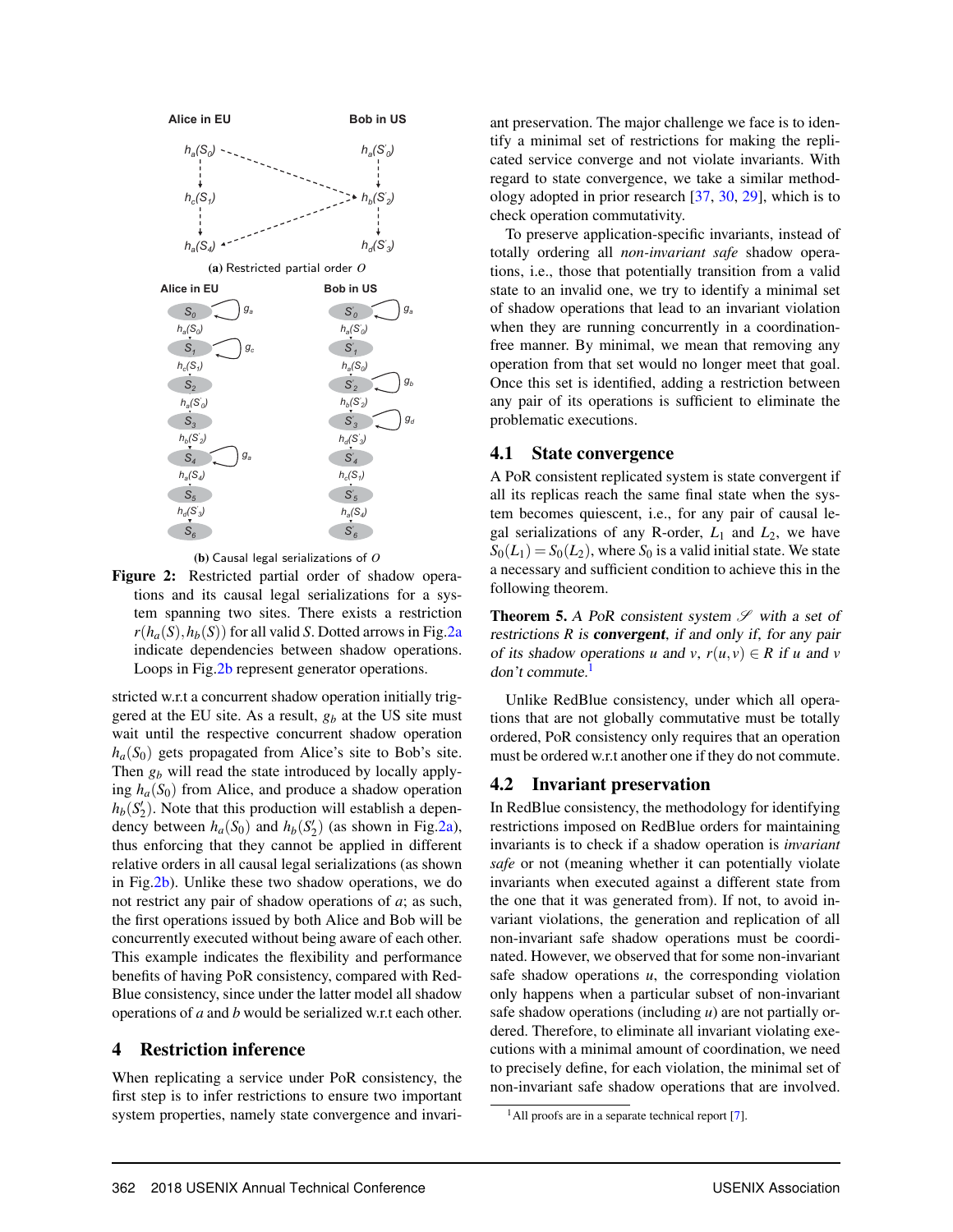We call this set an invariant-conflict operation set, or short, I-conflict set. Preserving invariants only requires adding a single restriction over any two shadow operations from each I-conflict set so that the concurrent violating executions will be eliminated from all admissible partial orders. We formally define I-conflict sets as follows.

Definition 6 (Invariant-conflict operation set). *A set of shadow operations G is an* invariant-conflict operation set *(or* I-conflict set*) if the following conditions are met:*

- $\forall u \in G$ , *u* is non-invariant safe;
- $|G| > 1$ ;
- $\forall u \in G, \forall$  sequence P consisting of all shadow opera*tions in G except u, i.e.,*  $P = (G \setminus \{u\}, \leq), \exists$  *a reachable and valid state S, s.t. S*(*P*) *is valid, and*  $S(P+u)$ *is invalid.*

In the above definition, the last point asserts that *G* is minimal, i.e., removing one shadow operation from it will no longer lead to invariant violations. We will use the following example to illustrate the importance of minimality. Imagine that we have an auction on an item *i* being replicated across three sites such as US, UK and DE, and having initially a 5 dollar bid from *Charlie*. Suppose also that three shadow operations, namely, *placeBid'*(*i*, *Bob*, 10), *placeBid'*(*i*, *Alice*, 15), and  $\text{closeAuction}'(i)$  are accepted concurrently at the three locations, respectively. After applying all of them against the same initial state at every site, we end up with an invalid state, where *Charlie* rather than *Bob* and *Alice* won the auction. This invariant violating execution involves three concurrent shadow operations, but one of the two bid placing shadow operations is not necessary to be included in *G*, as even after excluding the request from either *Bob* or *Alice*, the violation still remains. This is reflected in Definition 6, according to which  $\{placeBid', closeAction'\}$  is an I-conflict set, while {*placeBid'*, *placeBid'*, *closeAuction'*} is not. Intuitively, avoiding invariant violations requires preventing all operations from the I-conflict set from running in a coordination-free manner. The minimality property enforced in the I-conflict set definition allows us to avoid adding unnecessary restrictions.

Based on the above definition, we formulate the invariant preservation property into the following theorem.

Theorem 7. *Given a PoR consistent system S with a set of restrictions*  $R_{\mathscr{S}}$ , for any execution of  $\mathscr{S}$  that starts *from a valid state, no site is ever in an invalid state, if the following conditions are met:*

- *• for any of its* I-conflict *set G, there exists a restriction*  $r(u, v)$  *in*  $R_{\mathscr{S}}$ *, for at least one pair of shadow operations*  $u, v \in G$ *; and*
- *for any pair of shadow operations*  $u$  *and*  $v$ *,*  $r(u, v)$  *in*  $R \varphi$  *if u* and *v* do not commute.

| Algorithm 1 Find state convergence restrictions |                                       |  |  |
|-------------------------------------------------|---------------------------------------|--|--|
| 1: function SCRDISCOVER $(T)$                   | $\triangleright$ T: the set of shadow |  |  |
| operations of the target system                 |                                       |  |  |

|    | $\sigma$                                |                                         |
|----|-----------------------------------------|-----------------------------------------|
| 2: | $R \leftarrow \{\}$                     | $\triangleright$ R: the restriction set |
| 3: | for $i \leftarrow 0$ to $ T  - 1$ do    |                                         |
| 4: | for $i \leftarrow i$ to $ T -1$ do      |                                         |
| 5: | if $T_i$ do not commute with $T_i$ then |                                         |
| 6: | $R \leftarrow R \cup \{r(T_i,T_j)\}\$   |                                         |
| 7: | return $R$                              |                                         |

|  |  |  |  |  | Algorithm 2 Find invariant preserving restrictions |
|--|--|--|--|--|----------------------------------------------------|
|--|--|--|--|--|----------------------------------------------------|

|     | 1: function IPRDISCOVER $(T)$                                                                         |
|-----|-------------------------------------------------------------------------------------------------------|
| 2:  | $R \leftarrow \{\}$<br>$\triangleright$ R: the restriction set                                        |
| 3:  | Q $\leftarrow$ power set of T                                                                         |
| 4:  | for all $Q' \in Q$ do                                                                                 |
| 5:  | if ICONFLICTCHECK $(Q')$ then                                                                         |
| 6:  | if $ Q'  == 1$ then                                                                                   |
| 7:  | $R \leftarrow R \cup \{r(Q'_0, Q'_0)\}$                                                               |
| 8:  | else if $\forall u, v \in Q', r(u, v) \notin R$ then                                                  |
| 9:  | $R \leftarrow R \cup \{r(u,v)\}\text{, for an arbitrary }$                                            |
|     | choice of $u, v \in Q'$                                                                               |
| 10: | return $R$                                                                                            |
|     | 11: function ICONFLICTCHECK $(T)$                                                                     |
| 12: | if $ T  == 1$ then                                                                                    |
| 13: | if $\neg$ ( <i>T</i> <sub>0</sub> . <i>post</i> $\implies$ <i>T</i> <sub>0</sub> . <i>wpre</i> ) then |
| 14: | return true                                                                                           |
| 15: | if $ T  > 1$ then                                                                                     |
| 16: | subset_iconflict $\leftarrow$ false                                                                   |
| 17: | for $i \leftarrow 2$ to $ T -1$ do                                                                    |
| 18: | for all <i>R</i> s.t. $ R  == i$ and $R \subset T$ do                                                 |
| 19: | <b>if</b> ICONFLICTCHECK $(R)$ then                                                                   |
| 20: | $subset\_iconflict \leftarrow \texttt{true}$                                                          |
| 21: | break                                                                                                 |
| 22: | <b>if</b> !subset_iconflict <b>then</b>                                                               |
| 23: | for all $t \in T$ do                                                                                  |
| 24: | $post \leftarrow \wedge_{x \in T \setminus \{t\}} x.pop$                                              |
| 25: | <b>if</b> $\neg (post \implies t \cdot w pre)$ then                                                   |
| 26: | return true                                                                                           |
| 27: | return false                                                                                          |

# 4.3 Identifying restrictions

The key to striking a sensible balance between performance and consistency semantics is to identify a minimal set of restrictions that ensure both state convergence and invariant preservation. With regard to the former property, inspired by Theorem 5, we design a discovery method for finding restrictions to ensure state convergence (Alg. 1). This method systematically performs an operation commutativity analysis between pairs of shadow operations: if two shadow operations do not commute, then a restriction between them is added to the returning restriction set (line 5-6).

To discover restrictions for preserving invariants, we could exhaustively explore all I-conflict sets consisting of concurrent shadow operations that trigger violations. However, it is very challenging to achieve this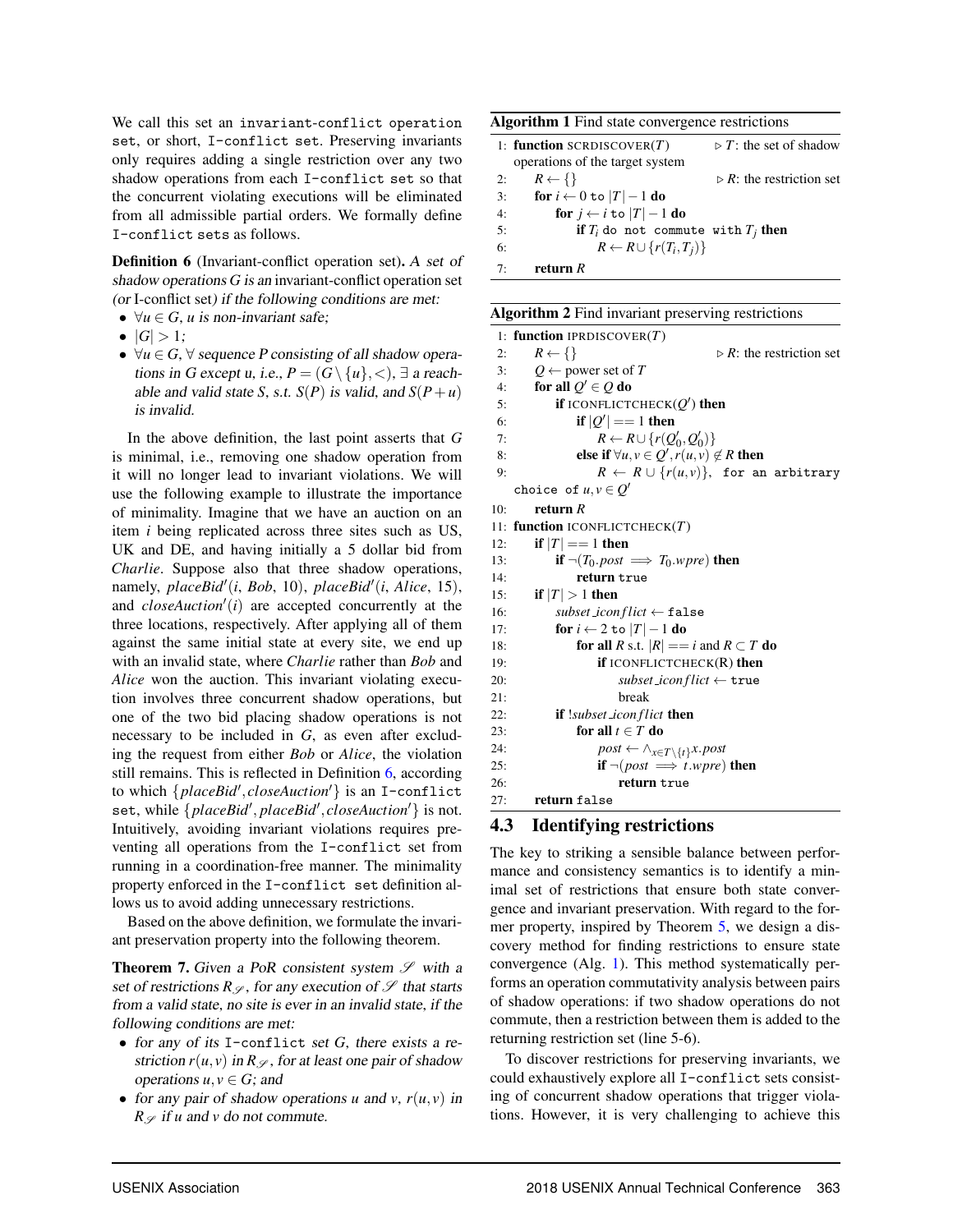| //each permission consists of a set of operations<br>Permission p;                                               |
|------------------------------------------------------------------------------------------------------------------|
| //receive a set of operations that need to be monitored<br>Permission getPermission(TxnId tid, String opName);   |
| //wait until the set of operations in p have been applied<br>void waitForBeingExecuted(TxnId tid, Permission p); |
| //clean up all required resources occupied<br>void cleanUp(TxnId tid);                                           |

Figure 3: Olisipo coordination policy interface

since there might exist a large number of violating executions containing at least one I-conflict set. To make this exploration more efficient, we first collapse many similar executions of a replicated system into a single execution class, and then perform a weakest precondition and postcondition analysis over these classes [23].

In particular, for every shadow operation  $u$ , we denote *u.wpre* as its weakest precondition, a condition on the initial state ensuring that *u* always preserves invariants. We also denote *u.post* as the postcondition that captures the side effects of operations through a condition that always holds after the operation is executed. In Alg. 2, we flag a set of shadow operations *T* as I-conflicting if either of the following two conditions is met: (a) *T* contains a single operation *t* and *t* is self-conflicting, i.e., *t.wpre* is invalidated by *t.post* (line 12-14); or (b)  $|T| > 1$ , any subset of *T* is not I-conflicting (but can be self-conflicting) and there exists an operation *u* from *T* such that *u.wpre* can be invalidated by the compound postcondition of all the operations in  $T \setminus \{u\}$  (line 16-26).

Once these I-conflict sets are determined, then for each such set *T*, we add a restriction between an arbitrary pair of shadow operations from *T* if no pair of operations from that set was previously restricted (line 8-9). Otherwise, *T* will be skipped since the preexisting restriction suffices to preserve invariants. In addition, for shadow operations that are self-conflicting, we have to place a restriction between pairs of shadow operations of that type (line 6-7).

# 5 Design and Implementation of Olisipo

Several coordination protocols can be used for enforcing a given restriction, such as Paxos, distributed locking, or escrow techniques. However, depending on the observed runtime frequency of operations confined by a restriction, different approaches lead to different performance.

In the previously mentioned auction example, maintaining the invariant that winners always match highest successful bidders requires a restriction between any pair of placeBid' and closeAuction' operations. A simple scheme would be forcing instances of either operation to pay the same coordination cost. However, since placeBid' is likely to be more prevalent than closeAuction', reducing the latency for placeBid' and penalizing closeAuction' is likely to lead to better performance.

To address this, we propose a coordination service called Olisipo offering a range of coordination policies, each of which presents a trade-off between the cost of each operation and the overall cost. This service allows us to use runtime information about the relative frequency of operations to select an efficient coordination mechanism for a given restriction.

# 5.1 Coordination protocols

Olisipo supports two built-in protocols, namely symmetric (Sym) and asymmetric (Asym), but can be extended with customized coordination policies, which need to be compatible with our interface (Fig. 3). The difference between the two protocols is that, in the case of Sym, given a restriction  $r(u, v)$  between two operations *u* and *v*, the protocol requires both *u* and *v* to coordinate with each other for establishing an order between them, whereas the Asym protocol allows one of them to proceed by default, while requiring the other to obtain permission before proceeding.

Sym. This protocol requires to set up a logically centralized counter service, which maintains, for each restriction  $r(u, v)$ , two counters  $c_u$  and  $c_v$ . Each one represents the total number of operations of the corresponding type that have been accepted by the underlying system. Additionally, every replica at different data centers maintains a local copy of these counters, representing the number of operations of each type that have been executed by that replica. Initially, all local copies, as well as the global counters, have all values set to zero. Whenever an operation is received by a replica, that replica contacts the counter service to increase the corresponding centralized counter and get a fresh copy of the counter maintained for both types of operations. Upon receiving the reply from the counter service, that replica compares the received values with its local copy. If they are the same, then the replica can execute the operation without waiting. Otherwise, the local execution can only take place when all missing operations have been locally replicated. To make the counter service fault tolerant, we leverage a Paxos-like state machine replication library (BFT-SMART [18]) to replicate counters across geo-locations. Asym. Unlike the above centralized solution, the asymmetric protocol implements distributed barrier in a decentralized manner. Assume, for instance, that *u* is the barrier. In this case, whenever a replica *r* receives an operation *u* it would have to enter the barrier, and contact all other replicas to request participation. This requires all replicas in the system to stop processing operations of type *v* and enter the barrier. After receiving an acknowledgment of the barrier entrance from all replicas, *r* can execute the operation, and then notify all replicas that it has left the barrier (while at the same time propagating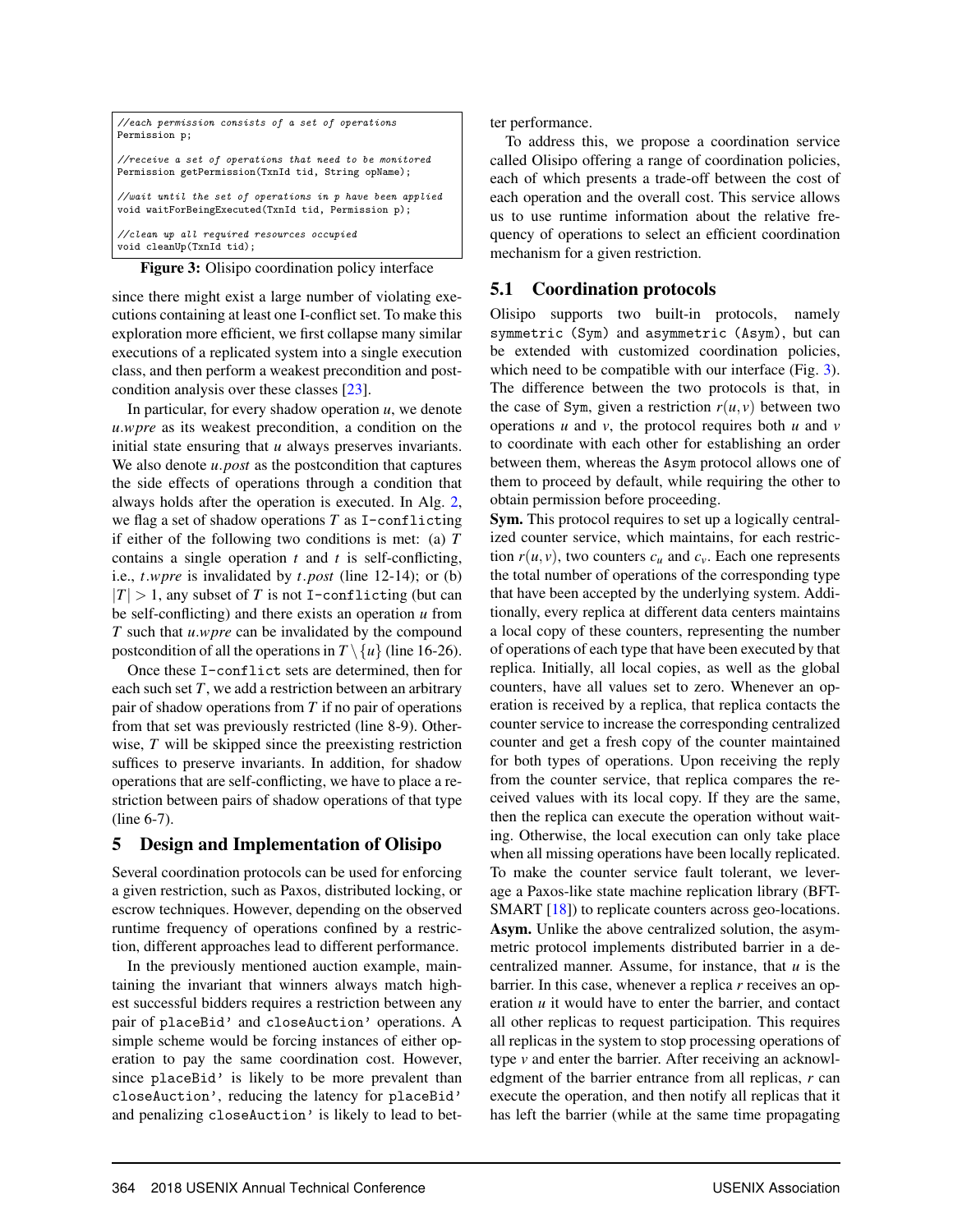

the effects of the operation *u* it has just executed). Such a coordination strategy might incur a high overhead; however, this is beneficial when one of the two operations in the restriction is rarely submitted to the system.

# 5.2 Implementation details

As depicted in Fig. 4, the Olisipo architecture consists of a counter service replicated across data centers and a local agent deployed in each data center. The counter service is required only for the Sym protocol, whereas the local agent enforces the coordination that is needed by both protocols. To this end, every agent also stores some meta data required for different protocols: for the Sym protocol, it maintains a local copy of the replicated counter service, which is used for learning if the local counters lag behind the global counters, which means the corresponding data centers have to wait until all missing operations have been locally incorporated. For the Asym protocol, every agent maintains a list of active barriers, which are used for locally deciding if relevant operations blocked on such barriers can proceed. Note that these protocols are not optimized for performance, but nonetheless suffice to demonstrate the benefits of using PoR consistency and enforcing it in a way that takes into account frequency of different operation types.

We implemented Olisipo using Java (2*.*8*k* lines of code), linked with BFT-SMART [39] for replicating the centralized counter service and MySQL as the backend storage. We integrated Olisipo with our prior prototypes for Gemini [5] and SIEVE [6], so that Gemini serves as the underlying causally consistent replication tier while SIEVE is used to produce commutative shadow operations at runtime. The code of Olisipo is available at [11]. Workflow. User requests are directed to an application server running at the local data center, which executes the corresponding generator operation. The result is a commutative shadow operation, which is then forwarded to the local Olisipo agent for placing coordination if needed before committing; if the coordination allows for that serialization (which is determined according to the specific protocol for enforcing it) then the shadow operation is sent to Gemini for replicating it across all data centers; otherwise the generator operation must be retried in a new serial order.

## 6 Evaluation

In our experimental evaluation, we first try to understand if the methodology for inferring restrictions presented in Sec. 4 is effective when applied to real world applications, i.e., it finds a minimal set of restrictions. Finally, we try to assess the impact on latency and system throughput introduced by three factors: adopting PoR consistent replication, using different protocols, and adding more restrictions.

## 6.1 Case study

Next, we report our experience on discovering restrictions in RUBiS. RUBiS is a fairly simple auction-like benchmark. The original benchmark we used as a starting point contained only 16 transactions and did not include an operation to declare the winner of an auction, so we added a close auction functionality. In the future, we intend to explore other benchmarks with more complex OLTP or OLAP queries.

State convergence. Given that we deploy RUBiS with SIEVE, all shadow operations generated at runtime commute w.r.t. each other by construction, and there is no need modify the application nor restrict any pair of shadow operations for state convergence purposes. All that is required in SIEVE is to specify the desired conflict resolving semantics by choosing from a set of builtin solutions [29].

Invariant preservation. We manually perform the procedure of identifying restrictions to make a georeplicated RUBiS deployment invariant preserving, as previously presented in Section 4.3. (We leave the automation of this step as future work.) In particular, we determined four invariants of RUBiS, namely (a) identifiers assigned by the system are unique; (b) nicknames chosen by users are unique; (c) item stock must be nonnegative; and (d) the auction winner must be associated with the highest bid across all accepted bids. We continued by manually determining the weakest preconditions and postconditions of all RUBiS shadow operations. Those conditions are summarized in Tab. 1 and used by the I-conflict set analysis (Alg. 2). With regard to the first invariant, since we take advantage of the coordination-free unique identifier generation method offered by SIEVE, no I-conflict sets were found for violating it. In turn, for the remaining three invariants, we identified the following I-conflict sets:

• {*registerUser'*,*registerUser'*}. Invariant (b) would be violated if the two operations proposed the same *nickname* and were submitted to different sites simultaneously;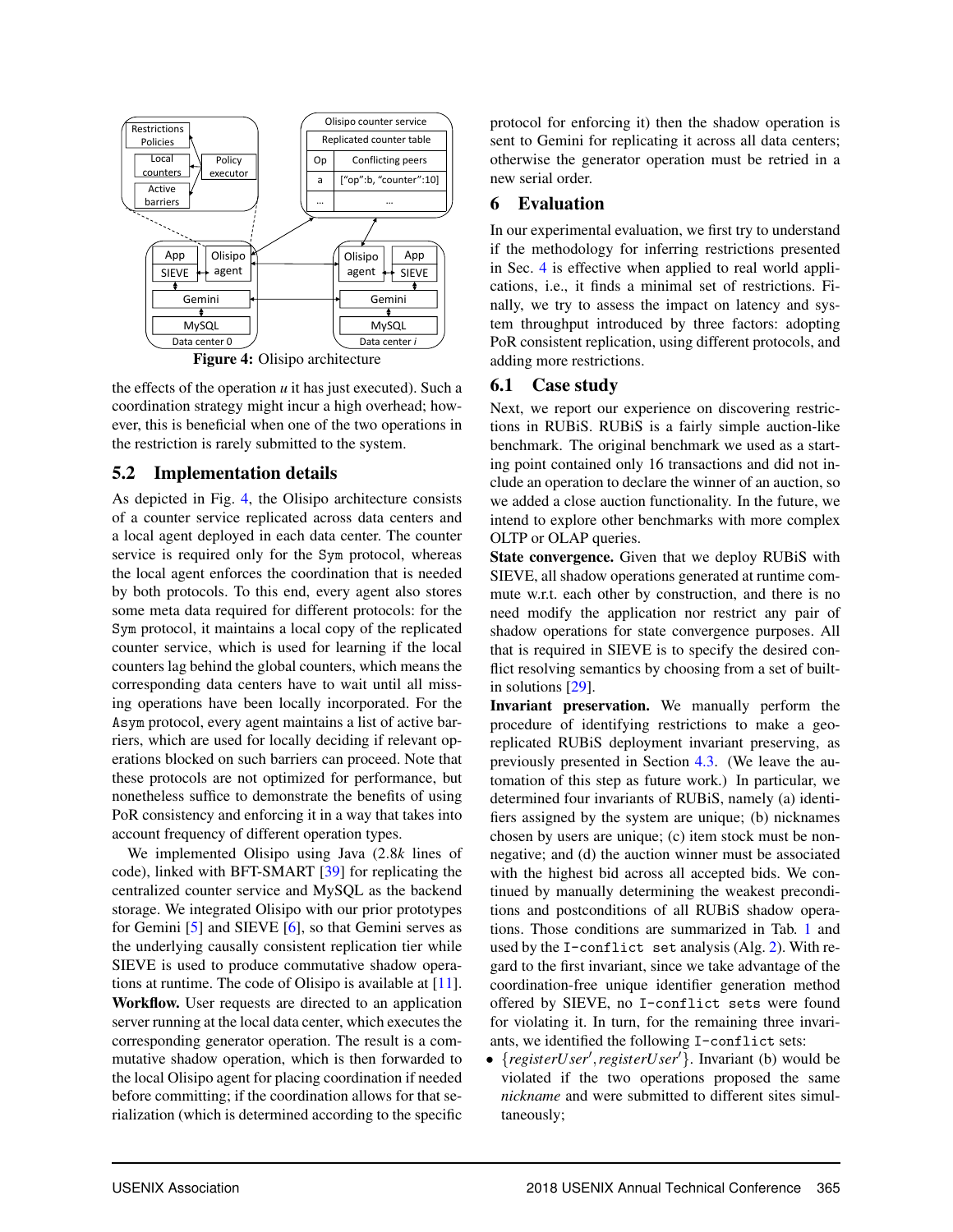| placeBid'        | wp   | $\exists u \in item \pm able.$ $u.id = itId \wedge u.startus = open$                                | valid auction            |
|------------------|------|-----------------------------------------------------------------------------------------------------|--------------------------|
| (itId, cId, bid) | post | $bidTable = bidTable \cup \{ < itId, cId, bid > \}$                                                 | new bid placed           |
| closeAuction'    | wp   | $\exists w \in bidTable.$ w.cId = wId $\land \forall v \in bidTable \setminus \{w\}.$ w.bid > v.bid | highest accepted bid     |
| $(itId$ , wId    | post | winnerTable = winnerTable $\cup$ { $\lt$ itId, wId $\gt$ }                                          | winner declared          |
| registerUser     | wp   | $\forall u \in user_table.$ u.name $\langle \rangle$ username                                       | username not seen before |
| (uld, username)  | post | $user_table = user_table \cup \{  \}$                                                               | new user added           |
| storeBuyNow'     | wp   | $\exists u \in item \pm able.$ $u.id = itId \wedge u.stock >= delta$                                | enough stock left        |
| (itId, delta)    | post | $u. stock = delta$                                                                                  | delta applied            |

Table 1: Weakest preconditions and postconditions of selected shadow operations of RUBiS

| RedBlue consistency                             | PoR consistency                                 |
|-------------------------------------------------|-------------------------------------------------|
| $r(\text{registerUser}', \text{registerUser}')$ | $r(\text{registerUser}', \text{registerUser}')$ |
| $r(\text{storeBuyNow}', \text{storeBuyNow}')$   | $r(\text{storeBuyNow}', \text{storeBuyNow}')$   |
| r(placeBid', placeBid')                         | r(placeBid', closeAuction')                     |
| r(closeduction', closeAuction')                 |                                                 |
| r(placeBid', closeAction')                      |                                                 |
| r(registerUser', storeBuyNow')                  |                                                 |
| r(registerUser', placeBid')                     |                                                 |
| $r(\text{registerUser}', \text{closeAuction}')$ |                                                 |
| r(storeBuyNow', placeBid')                      |                                                 |
| $r(\text{storeBuyNow}',\text{closeAuction}')$   |                                                 |

Table 2: Restrictions required when replicating the extended RUBiS under RedBlue or PoR consistency

- {*storeBuyNow'*, *storeBuyNow'*}. Invariant (c) would be violated if both operations simultaneously subtracted some number of items from *stock*, and the sum of the purchases exceeded the previous *stock* value;
- {*placeBid', closeAuction'*}. Invariant (d) would be violated if both operations were submitted at the same time to different sites, and *placeBid'* carried a higher bid than all accepted bids.

Each I-conflict set above covers a class of violating executions of the respective invariant. To eliminate the corresponding violations, we added three *restrictions, namely r(registerUser', registerUser'), r*(*storeBuyNow'*, *storeBuyNow'*) and *r*(*placeBid'*, *closeAuction'*). In Tab.2 we compare to the PoR consistency solution with using RedBlue consistency. The latter solution would require more restrictions, since the definition states that all non-invariant safe shadow operations must be strongly consistent, i.e., the four shadow operations presented in the above list must be restricted in a pairwise fashion.

We assign the Sym protocol to coordinate shadow operations confined by all these restrictions except  $r(placeBid', closeAuction').$  This is because *placeBid'* is significantly more prevalent than *closeAuction*' in RU-BiS, e.g., in a bidding mix workload, the ratio of the number of *closeAuction'* to the number of *placeBid'* is only 2.7%. Therefore, we assign the Asym protocol to coordinate this restriction and additionally make *closeAuction'* act as the barrier.

# 6.2 Experimental setup

We run experiments on Amazon EC2 [1] using m4.2xlarge virtual machine instances located in three sites: US Virginia (US-East), US California (US-West) and EU Frankfurt (EU-FRA). Table 3 shows the average

|                | <b>US-East</b> | US-West      | <b>EU-FRA</b> |
|----------------|----------------|--------------|---------------|
| <b>US-East</b> | $0.299$ ms     | 71.200ms     | 88.742 ms     |
|                | 1052.0 Mbps    | 47.4 Mbps    | 29.6 Mbps     |
| US-West        | 66.365 ms      | $0.238$ ms   | 162.156 ms    |
|                | 47.4 Mbps      | 1050.7 Mbps  | 17.4 Mbps     |
| <b>EU-FRA</b>  | 88.168 ms      | $162.163$ ms | $0.226$ ms    |
|                | 36.2 Mbps      | 20.1 Mbps    | 1052.0 Mbps   |

Table 3: Average round trip latency and bandwidth between Amazon data centers

round trip latency and observed bandwidth between every pair of sites. Each VM has 8 virtual cores and 32GB of RAM. VMs run Debian 8 (Jessie) 64 bit, MySQL 5.5.18, Tomcat 6.0.35, and OpenJDK 8 software.

Configuration and workloads. Unless stated otherwise, in all experiments, we deploy the BFT-SMART library under the crash-fault-tolerance model (CFT) with 3 replicas across three sites, and assign the replica at EU-FRA to act as the leader of the consensus protocol. We replicate RUBiS under PoR consistency across three sites using the previously mentioned combination of Olisipo, SIEVE, and Gemini. As additional baselines, we run an unreplicated strongly consistent RUBiS in the EU-FRA site, and a 3 site RedBlue consistency deployment, in which we replicate RUBiS via the PoR consistency framework but with the set of restrictions required by RedBlue consistency (shown in Tab.2). We refer to these three setups as "*Olisipo-PoR*", "*Unreplicated-Strong*", and "*RedBlue*", respectively. For all experiments, emulated clients are equally distributed across three sites and connect to their closest data center according to physical proximity.

We choose to run the bidding mix workload of RU-BiS, where 15% of user interactions are updates. To allow the client emulator to issue the newly introduced closeAuction requests, we have to slightly change the transition table in the original RUBiS code by assigning a positive probability value for this request. The new transition table can be found here [10]. For all experiments we vary the workload by increasing the number of concurrent client threads in every client emulator, and disable the thinking time option so that there is no waiting time between two contiguous requests from the same client thread. We populate the data set via the following parameters: the RUBiS database contains 33,000 items for sale, 1 million users, and 500,000 old items.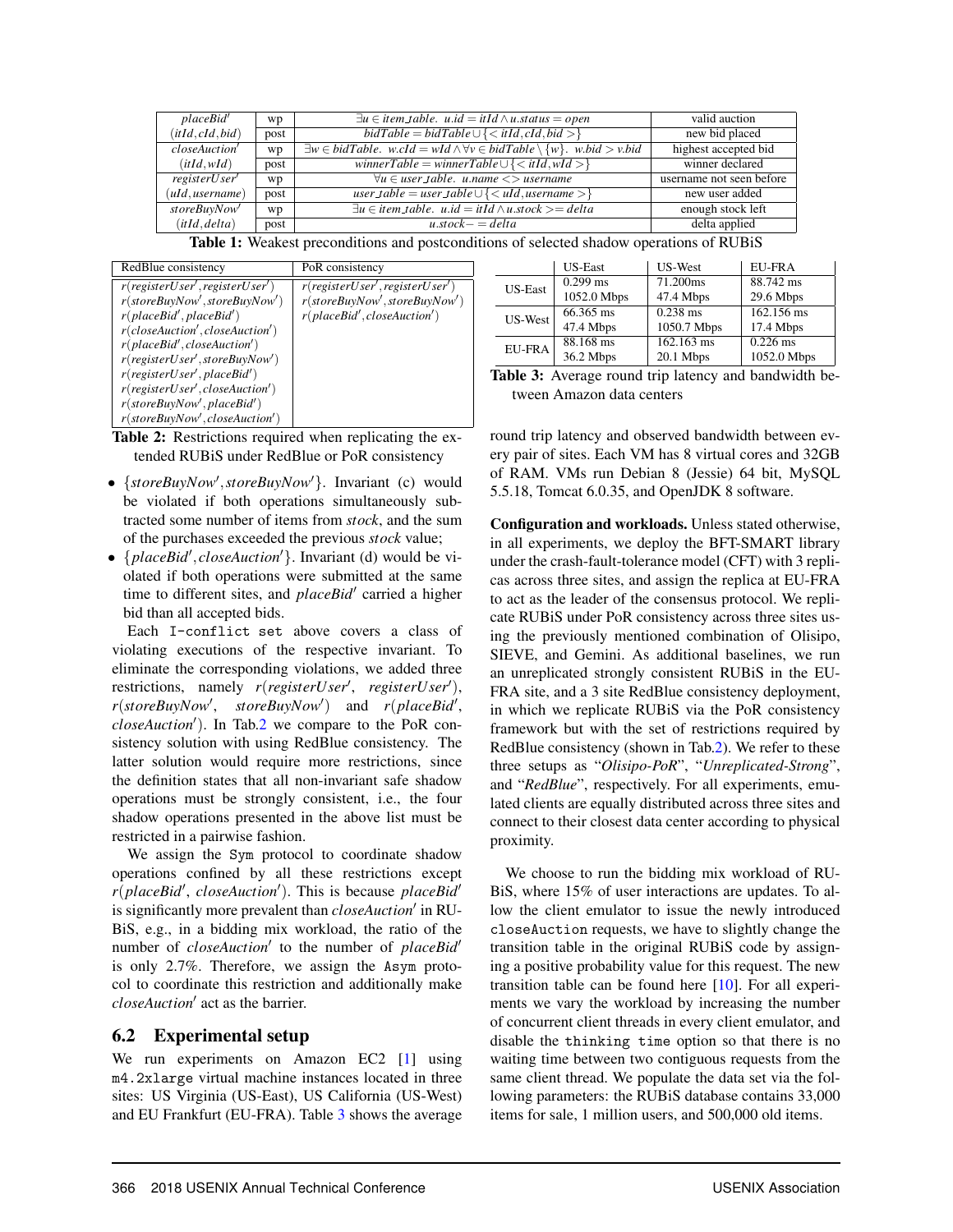

## 6.3 Results

#### 6.3.1 Average user observed latency

The main advantage of adopting PoR consistent replication with Olisipo is to reduce user-perceived latency. To assess this improvement, we start by analyzing the average latency for users at each data center. In this set of experiments, each user issues a single request at a time in a closed loop.

As shown in Fig.5(a), all users except those in EU-FRA observe a lower latency in the *Olisipo-PoR* and *Red-Blue* configurations, compared to the users from the same locations in the *Unreplicated-Strong* configurations. This improvement is because, under both PoR and RedBlue consistency, most requests are handled locally within a data center, whereas in the unreplicated setting, requests from users at the two US data centers have to communicate with EU-FRA, which incurs an expensive interdatacenter communication. At a more detailed level, in the *Unreplicated-Strong* experiment, the raw latency values perceived by users at both US-East and US-West are higher than the round-trip time from the user to the server site (EU-FRA) because processing each request involves sending one or more images to the user.

Compared to *RedBlue*, *Olisipo-PoR* improves the average latency for users at the three sites by 38.5%, 37.5% and 47.1%, respectively. We further observed that users at EU-FRA in the replicated experiments experience a higher latency than users from the same region accessing an unreplicated RUBiS. This is due to the additional work required for incorporating remote shadow operations into the local causal serialization and placing coordination when needed for serializing conflicting requests. Note that although the user observed latency for *Olisipo-PoR* at EU-FRA is almost twice as large as the latency of the unreplicated setup, the absolute number (9 ms) is reasonably low.

### 6.3.2 Peak throughput

We now focus on the improvement in scalability with the client load achieved by PoR consistency. Fig. $5(b)$  shows the peak throughput achieved by the three configurations, which is measured when the corresponding system is saturated. The improvement of the *Olisipo-PoR* deployment is 1*.*43*X* when compared to the *Unreplicated-* *Strong* setup. This increase in throughput is because PoR consistency offers fine-grained consistency so that only a minority of requests need to pay the coordination cost, while the remaining can be processed locally. Compared to a RedBlue consistent RUBiS, the PoR consistent version increases peak throughput by 21.5%, since PoR consistency avoids the cost for coordinating several restrictions required by RedBlue consistency (shown in Tab.2).

#### 6.3.3 Per request latency

Next, we evaluate the per request latency of RUBiS requests. For this round of experiments, each site runs a single user issuing a request at a time.

Latency of non-conflicting requests. Among all RUBiS non-conflicting requests, we chose one representative request called storeComment, which places a comment on a user profile, as the illustrating example. Fig.  $6(a)$ shows that PoR consistent RUBiS makes users across the three sites observe evenly low latency, and the speedup in the user observed latency for the remote users located at US-East and US-West is 84*.*9*x* and 106*.*8*x*, respectively, compared to the *unreplicated* strongly consistent deployment. These performance gains happen because, under PoR consistency, the storeComment request requires no coordination and can be processed locally. In contrast, in the *unreplicated* experiment, users at the two US sites have to contact the server at EU-FRA and thus perceive a higher latency. We also notice that users from EU-FRA in both experiments have almost identical latency, which is different from the results in Fig.  $5(a)$ , since the cost of generating and applying the shadow operations of the storeComment request is modest.

Latency of conflicting requests. Next, we shift our attention from non-conflicting requests to conflicting ones. As introduced before, Olisipo uses two different protocols (Sym and Asym) to coordinate conflicting requests. We start by analyzing the latency of requests handled by the Sym protocol. The illustrative example we selected is storeBuyNow, which produces self-conflicting shadow operations. As shown in Fig. $6(b)$ , the user observed latency of the storeBuyNow request at all three sites is significantly higher than the latency of storeComment (shown in Fig. $6(a)$ ), which is a non-conflicting request. This is because most of the lifecycle of these requests was spent asking permission to the centralized counter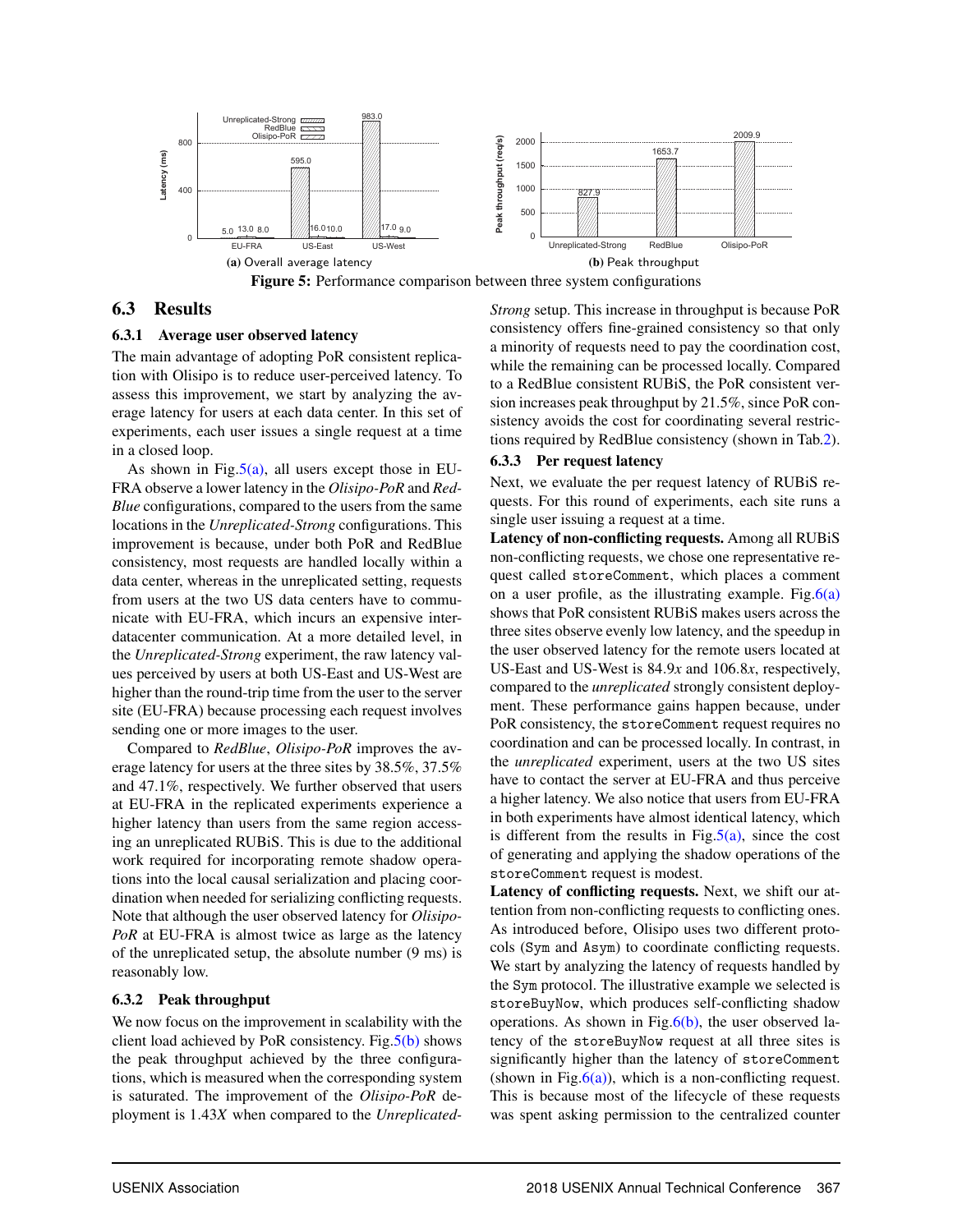

Figure 6: Average latency bar graph of four requests for users at three sites. storeComment produces non-conflicting shadow operations, while the ones of storeBuyNow conflict w.r.t themselves and are regulated by the Sym protocol. placeBid and closeAuction produce two conflicting shadow operations regulated by the Asym protocol.

service, which consists of 3 replicas spanning three sites and executing a Paxos-like consensus protocol. Additionally, user observed latency at EU-FRA is lower than the remaining two sites, since the leader of the consensus protocol is co-located with EU-FRA users.

We continue by analyzing the average latency of requests that are coordinated by the Asym protocol. Unlike the Sym protocol, any pair of operations confined in a restriction will be treated differently by the Asym protocol, since one acts as a distributed barrier and the other proceeds if no active barriers are running. In Sect. 6.1, we assigned the Asym protocol to regulate the  $r(placeBid', closeAction')$  restriction, while selecting the less frequent shadow operation *closeAuction'* as a barrier. As shown in Fig. $6(c)$ , the average latency measured for the *placeBid* request, which produces placeBid', is very similar to the results obtained for nonconflicting requests shown in Fig. $6(a)$ . This is because the ratio of *closeAuction* to *placeBid* is very low and most of the time the *placeBid* request commits immediately without waiting for joining or leaving barriers.

Next, we consider the barrier request *closeAuction* handled by the Asym protocol. As expected,  $Fig.6(d)$ shows that, compared to *placeBid*, the average latency of *closeAuction* is noticeably higher due to the coordination across sites, through which this request forces all sites not to process incoming *placeBid* requests and collects results of all relevant completed *placeBid* requests. We also notice that users issuing *closeAuction* observed a latency that is slightly higher than the maximum RTT between their primary site and the remaining sites. For example, as shown in Tab.3, the maximum RTT for US-East users to the other two sites is 88.7 ms, while the average latency of *closeAuction* observed by the same group of users is 96.1 ms.

#### 6.3.4 Impact of different protocols

The purpose of offering different coordination protocols is to improve runtime performance by taking into account the workload characteristics. To validate this, we first deploy an experiment denoted by Olisipo-Correct-Usage, in which we take into account the runtime information that *closeAuction'* occurs sparsely and assign the Asym protocol to regulate the restriction *r*(*placeBid', closeAuction'*). We then deploy another experiment denoted by Olisipo-All-Syms, in which the restriction  $r(placeBid', closeAction')$  is handled by the Sym protocol. Fig. 7 summarizes the comparison of peak throughput and average latency among three experiments, namely Unreplicated-Strong, Olisipo-All-Syms and Olisipo-Correct-Usage. The Olisipo-All-Syms setup improves the peak throughput of the unreplicated RUBiS system by 105.7%, because of the coordination-free execution of non-conflicting requests. However, compared to Olisipo-Correct-Usage, the performance of Olisipo-All-Syms degrades in two dimensions, namely a 15.3% decrease in peak throughput and a 65.2%, 50.0%, 60.0%, 88.9% increase in request latency for all, EU-FRA, US-East, US-West users, respectively. The reason for this performance loss is as follows: every placeBid' shadow operation in Olisipo-All-Syms requires a communication step between its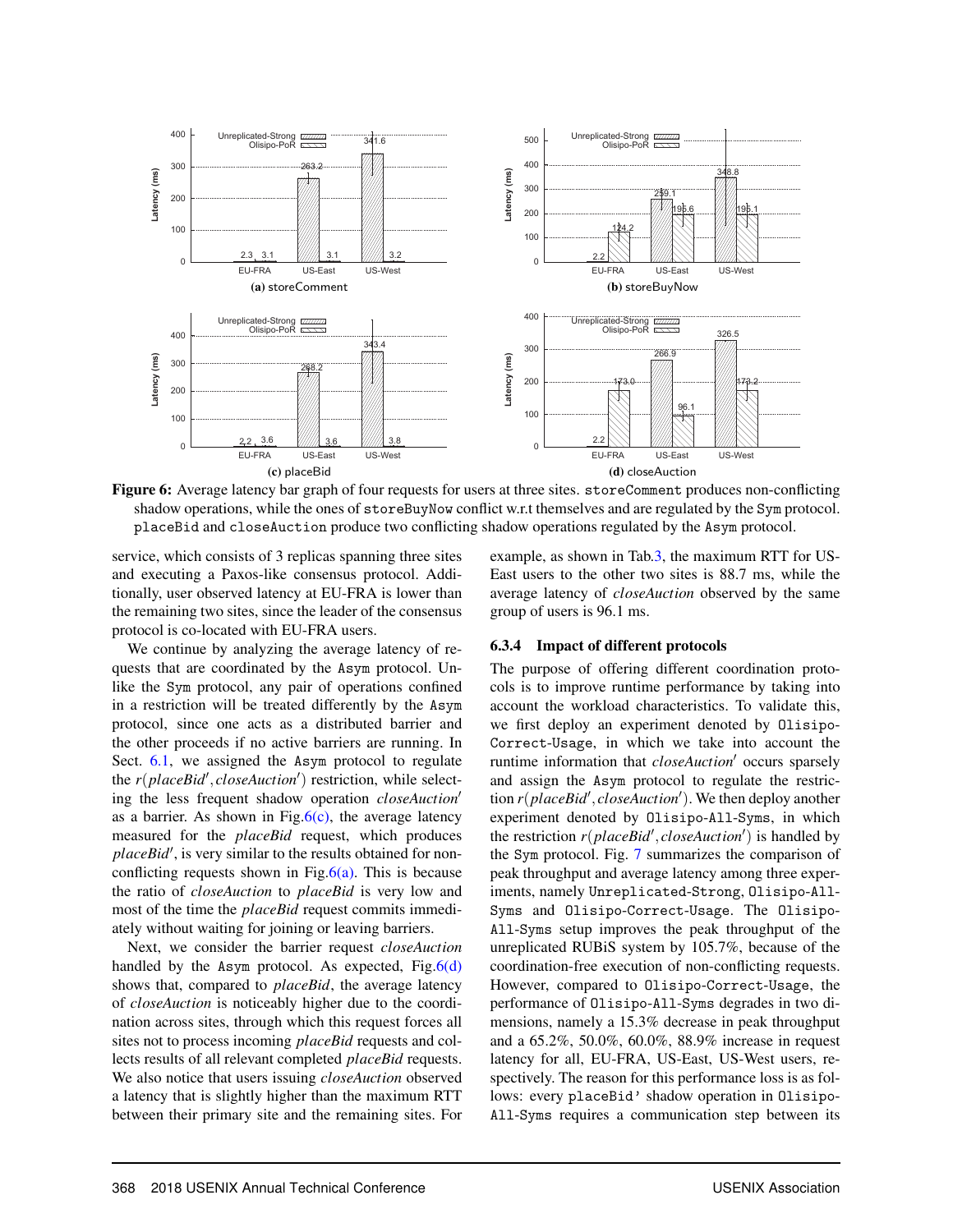

Figure 7: Peak throughput and overall average latency bar graphs of systems using different protocols.

primary site and the centralized counter service for being coordinated, while most of time placeBid' shadow operations in Olisipo-Correct-Usage work as nonconflicting requests provided that closeAuction requests sparsely arrive in the system.

# 7 Related work

In the past decades, many consistency proposals focused on reducing coordination among concurrent operations to improve scalability in geo-replicated systems [25, 40, 30, 29, 14, 15, 42, 12, 4, 32]. However, they only allow the programmer to choose from a limited number of consistency levels that they support, such as strong, causal or eventual consistency. Unlike these approaches, PoR consistency offers a fine-grained tunable trade-off between performance and consistency using the visibility restrictions between pairs of operations to express consistency semantics. Some of these proposals for consistency models with reduced coordination also analyzed or even enforced conditions for ensuring state convergence despite the lack of coordination [14, 25, 40, 15, 32, 40]. In addition to state convergence, our solution also analyzes invariant preservation.

In the space of consistency proposals that looked into how to enforce application-specific invariants, Bailis et al. [16] proposed I-confluence, which avoids coordination by determining if a set of transactions are Iconfluent, i.e., if the integrity constraints might be violated when they are executing without coordination. Indigo [17] defines consistency as a set of invariants that must hold at any time, and presents a set of mechanisms to enforce these invariants efficiently on top of eventual consistency. Similar to Indigo, warranties [31] map consistency requirements to a set of assertions that must hold in a given period of time, but it needs to periodically invalidate assertions when updates arrive. Roy et al. additionally propose a program analysis against transaction code for producing warranties [35]. In contrast, PoR consistency takes an alternative approach by modeling consistency as restrictions over operations.

A few proposals map consistency semantics to the ordering constraints defined over pairs of operations. Generic Broadcast defines conflict relations between messages for fast message delivery, which are analogous to visibility restrictions used in our solution [34]. However, they do not analyze how to determine the conditions for ensuring invariant preservation. The recent work of Gotsman et al. [24] encodes the concept of a conflict relation into a proof system, which allows for analyzing if consistency choices expressed as conflict relations is sufficient for enforcing application invariants. In comparison, our work makes three contributions. First, our methods allow to find a minimal set of restrictions to be used. Second, we propose a set of coordination methods that adapt to the workloads in order to be more efficient. Third, we present the design and implementation of a complete system that offers PoR consistency.

Some variants of Paxos [26] have explored operation semantics to relax the need to process all operations in the same sequential order. Generalized Paxos allows replicas to execute commutative operations in different orders [27]. EPaxos uses dependencies between pairs of operations to order concurrent conflicting requests [33]. Our work differs from these Paxos variants in that we develop an analysis to extract pairs of conflicting operations by considering the impact of concurrent executions on achieving state convergence and invariant preservation. Furthermore, unlike these protocols, in our work, operations that are not confined by conflicting relations can be first accepted in a single replica and later asynchronously replicated to other replicas.

Finally, our own previous workshop paper described the motivation and a high-level overview of a solution to this problem [28].

### 8 Conclusion

In this paper, we proposed a technique for achieving convergence and invariant-preservation in geo-replicated systems with a minimal amount of coordination. This combines a new generic consistency model called PoR consistency, an analysis for determining a minimal set of restrictions, and a coordination service called Olisipo for efficiently serializing pairs of operations. Our evaluation of running RUBiS with different setups shows that the joint work of PoR consistency and Olisipo significantly improves the performance of geo-replicated systems.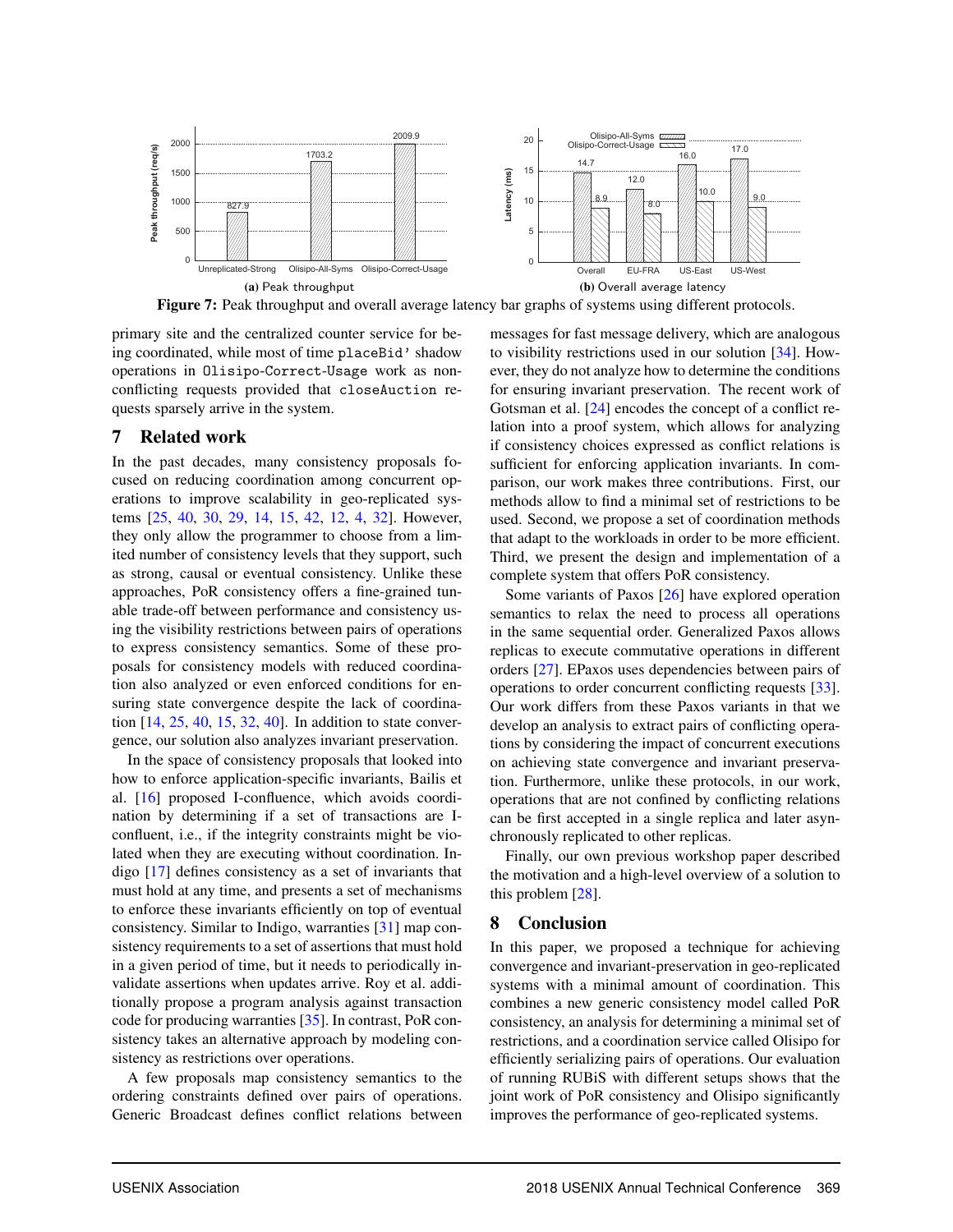### Acknowledgments

We sincerely thank Robbert van Renesse, Jiawei Wang, Xinyu Feng, and the anonymous reviewers for their insightful comments and suggestions. The research of C. Li is supported by the Fundamental Research Funds for the Central Universities (Grant no. WK2150110011). This work is supported by the Portuguese Funda cão para a Ciência e a Tecnologia through projects UID/CEC/50021/2013 and UID/CEC/04516/2013 and by the EU H2020 LightKone project (732505).

#### References

- [1] Amazon Elastic Compute Cloud (EC2). [https:](https://aws.amazon.com/ec2/) //aws*.*amazon*.*[com/ec2/](https://aws.amazon.com/ec2/). [Online; accessed Jan-2018].
- [2] Amazon S3 Introduces Cross-Region Replication. [https:](https://aws.amazon.com/about-aws/whats-new/2015/03/amazon-s3-introduces-cross-region-replication/) //aws*.*amazon*.*[com/about-aws/whats-new/2015/03/](https://aws.amazon.com/about-aws/whats-new/2015/03/amazon-s3-introduces-cross-region-replication/) [amazon-s3-introduces-cross-region-replication/](https://aws.amazon.com/about-aws/whats-new/2015/03/amazon-s3-introduces-cross-region-replication/). [Online; accessed Jan-2018].
- [3] Amazon Web Services (AWS) Cloud Computing Services. [http://aws](http://aws.amazon.com/)*.*amazon*.*com/. [Online; accessed Jan-2018].
- [4] Balancing Strong and Eventual Consistency with Google Cloud Datastore. https://cloud*.*google*.*[com/datastore/](https://cloud.google.com/datastore/docs/articles/balancing-strong-and-eventual-consistency-with-google-cloud-datastore/) [docs/articles/balancing-strong-and-eventual](https://cloud.google.com/datastore/docs/articles/balancing-strong-and-eventual-consistency-with-google-cloud-datastore/)[consistency-with-google-cloud-datastore/](https://cloud.google.com/datastore/docs/articles/balancing-strong-and-eventual-consistency-with-google-cloud-datastore/). [Online; accessed Jan-2018].
- [5] Gemini Code Repository. [https://github](https://github.com/pandaworrior/RedBlue_consistency)*.*com/ [pandaworrior/RedBlue](https://github.com/pandaworrior/RedBlue_consistency) consistency. [Online; accessed Jan-2018].
- [6] SIEVE Code Repository. [https://github](https://github.com/pandaworrior/SIEVE)*.*com/ [pandaworrior/SIEVE](https://github.com/pandaworrior/SIEVE). [Online; accessed Jan-2018].
- [7] Extended version with proofs. [https://github](https://github.com/mr-cheng-li/por_tr)*.*com/mr[cheng-li/por](https://github.com/mr-cheng-li/por_tr)\_tr. [Online; accessed Feb-2018].
- [8] Google Webpage. www*.*[google](www.google.com)*.*com. [Online; accessed Jan-2018].
- [9] Microsoft US Devices and Services. www*.*[microsoft](www.microsoft.com/)*.*com/. [Online; accessed Jan-2018].
- [10] Modified RUBiS Transition Table. [https://github](https://github.com/pandaworrior/VascoRepo/blob/master/vasco/config/vasco_transitions_3.xls)*.*com/ [pandaworrior/VascoRepo/blob/master/vasco/config/](https://github.com/pandaworrior/VascoRepo/blob/master/vasco/config/vasco_transitions_3.xls) vasco [transitions](https://github.com/pandaworrior/VascoRepo/blob/master/vasco/config/vasco_transitions_3.xls) 3*.*xls. [Online; accessed Jan-2018].
- [11] Olisipo code repository. [https://github](https://github.com/pandaworrior/VascoRepo)*.*com/ [pandaworrior/VascoRepo](https://github.com/pandaworrior/VascoRepo). [Online; accessed Jan-2018].
- [12] Welcome to Azure Cosmos DB. [https://](https://docs.microsoft.com/en-us/azure/cosmos-db/introduction) docs*.*microsoft*.*[com/en-us/azure/cosmos-db/](https://docs.microsoft.com/en-us/azure/cosmos-db/introduction) [introduction](https://docs.microsoft.com/en-us/azure/cosmos-db/introduction). [Online; accessed Jan-2018].
- [13] Welcome to Facebook Log In, Sign Up or Learn More. [https:](https://www.facebook.com/) //www*.*[facebook](https://www.facebook.com/)*.*com/. [Online; accessed Jan-2018].
- [14] ALVARO, P., CONWAY, N., HELLERSTEIN, J. M., AND MAIER, D. Blazes: Coordination Analysis for Distributed Programs. In *Proceedings of the IEEE 30th International Conference on Data Engineering* (2014), ICDE'14.
- [15] ALVARO, P., CONWAY, N., HELLERSTEIN, J. M., AND MAR-CZAK, W. R. Consistency Analysis in Bloom: a CALM and Collected Approach. In *Proceedings of the Fifth Biennial Conference on Innovative Data Systems Research* (2011), CIDR'11.
- [16] BAILIS, P., FEKETE, A., FRANKLIN, M. J., GHODSI, A., HELLERSTEIN, J. M., AND STOICA, I. Coordination Avoidance in Database Systems. *Proc. VLDB Endow. 8*, 3 (Nov. 2014), 185–196.
- [17] BALEGAS, V., DUARTE, S., FERREIRA, C., RODRIGUES, R., PREGUIÇA, N., NAJAFZADEH, M., AND SHAPIRO, M. Putting Consistency Back into Eventual Consistency. In *Proceedings of the Tenth European Conference on Computer Systems* (New York, NY, USA, 2015), EuroSys '15, ACM, pp. 6:1–6:16.
- [18] BESSANI, A., SOUSA, J. A., AND ALCHIERI, E. E. P. State Machine Replication for the Masses with BFT-SMART. In *Proceedings of the 2014 44th Annual IEEE/IFIP International Conference on Dependable Systems and Networks* (Washington, DC, USA, 2014), DSN '14, IEEE Computer Society, pp. 355–362.
- [19] BURCKHARDT, S., GOTSMAN, A., AND YANG, H. Understanding Eventual Consistency. Tech. Rep. MSR-TR-2013-39, March 2013.
- [20] CALDER, B., WANG, J., OGUS, A., NILAKANTAN, N., SKJOLSVOLD, A., MCKELVIE, S., XU, Y., SRIVASTAV, S., WU, J., SIMITCI, H., HARIDAS, J., UDDARAJU, C., KHATRI, H., EDWARDS, A., BEDEKAR, V., MAINALI, S., ABBASI, R., AGARWAL, A., HAQ, M. F. U., HAQ, M. I. U., BHARDWAJ, D., DAYANAND, S., ADUSUMILLI, A., MCNETT, M., SANKARAN, S., MANIVANNAN, K., AND RIGAS, L. Windows azure storage: A highly available cloud storage service with strong consistency. In *Proceedings of the Twenty-Third ACM Symposium on Operating Systems Principles* (New York, NY, USA, 2011), SOSP '11, ACM, pp. 143–157.
- [21] CORBETT, J. C., DEAN, J., EPSTEIN, M., FIKES, A., FROST, C., FURMAN, J. J., GHEMAWAT, S., GUBAREV, A., HEISER, C., HOCHSCHILD, P., HSIEH, W., KANTHAK, S., KOGAN, E., LI, H., LLOYD, A., MELNIK, S., MWAURA, D., NAGLE, D., QUINLAN, S., RAO, R., ROLIG, L., SAITO, Y., SZYMANIAK, M., TAYLOR, C., WANG, R., AND WOODFORD, D. Spanner: Google's Globally-distributed Database. In *Proceedings of the 10th USENIX Conference on Operating Systems Design and Implementation* (Berkeley, CA, USA, 2012), OSDI'12, USENIX Association, pp. 251–264.
- [22] DECANDIA, G., HASTORUN, D., JAMPANI, M., KAKULAP-ATI, G., LAKSHMAN, A., PILCHIN, A., SIVASUBRAMANIAN, S., VOSSHALL, P., AND VOGELS, W. Dynamo: Amazon's Highly Available Key-value Store. In *Proceedings of Twentyfirst ACM SIGOPS Symposium on Operating Systems Principles* (New York, NY, USA, 2007), SOSP '07, ACM, pp. 205–220.
- [23] DIJKSTRA, E. W. *A Discipline of Programming*, 1st ed. Prentice Hall PTR, Upper Saddle River, NJ, USA, 1997.
- [24] GOTSMAN, A., YANG, H., FERREIRA, C., NAJAFZADEH, M., AND SHAPIRO, M. 'Cause I'm strong enough: reasoning about consistency choices in distributed systems. In *Proceedings of the 42nd ACM SIGPLAN-SIGACT Symposium on Principles of Programming Languages* (New York, NY, USA, 2015), POPL'15, ACM.
- [25] LADIN, R., LISKOV, B., SHRIRA, L., AND GHEMAWAT, S. Providing High Availability Using Lazy Replication. *ACM Trans. Comput. Syst. 10*, 4 (Nov. 1992), 360–391.
- [26] LAMPORT, L. The Part-time Parliament. *ACM Trans. Comput. Syst. 16*, 2 (May 1998), 133–169.
- [27] LAMPORT, L. Generalized Consensus and Paxos. Tech. Rep. MSR-TR-2005-33, Microsoft Research, 2005.
- [28] LI, C., LEITÃO, J. A., CLEMENT, A., PREGUIÇA, N., AND RO-DRIGUES, R. Minimizing Coordination in Replicated Systems. In *Proceedings of the First Workshop on Principles and Practice of Consistency for Distributed Data* (New York, NY, USA, 2015), PaPoC '15, ACM, pp. 8:1–8:4.
- [29] LI, C., LEITÃO, J. A., CLEMENT, A., PREGUIÇA, N., RO-DRIGUES, R., AND VAFEIADIS, V. Automating the Choice of Consistency Levels in Replicated Systems. In *Proceedings of the*